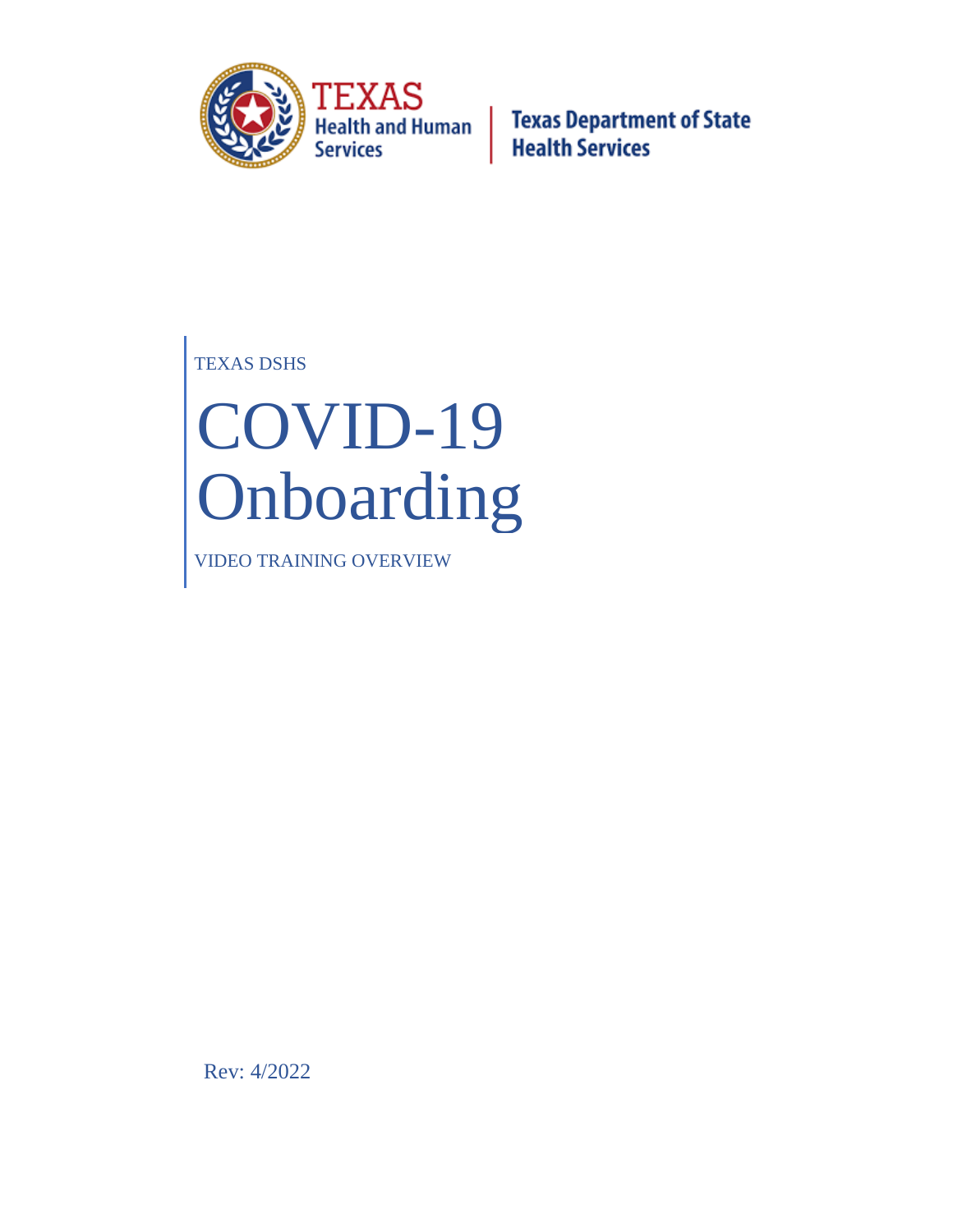

| <b>Table of Contents</b> |
|--------------------------|
|                          |
|                          |
|                          |
|                          |
|                          |
|                          |
|                          |
|                          |
|                          |
|                          |
|                          |
|                          |
|                          |
|                          |
|                          |
|                          |
|                          |
|                          |
|                          |
|                          |
|                          |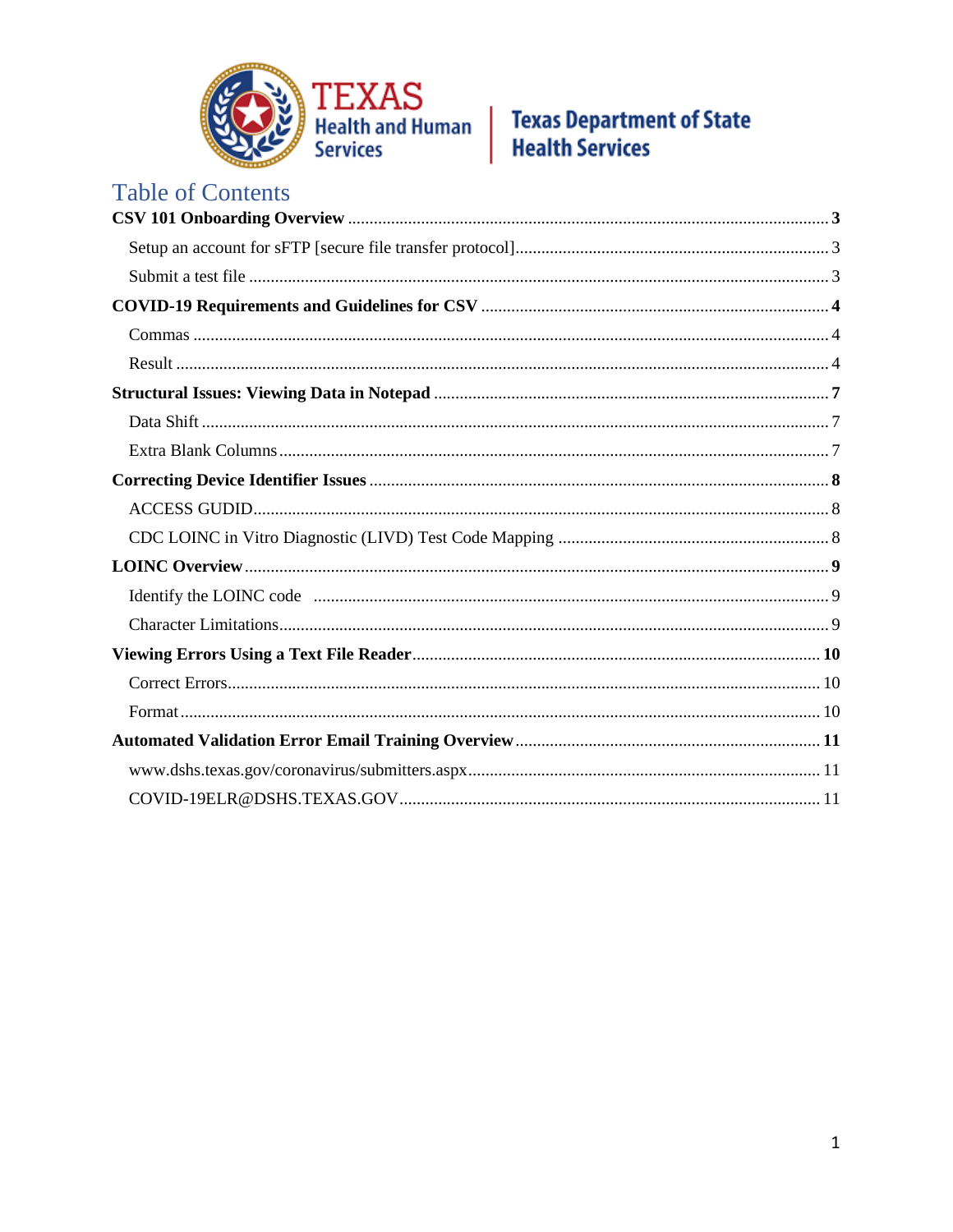

#### **[CSV 101 Onboarding Overview](https://www.gotostage.com/channel/7e01723e07524cee9ff4728312463477/recording/6da2379b45744d60b471c9a0a0eb9c69/watch?source=CHANNEL)**

- Setup an account for sFTP [secure file transfer protocol]
- sFTP connection:
	- o Email external IP [IPv4]
	- o Get encrypted email with sFTP username
	- o 1-3 business days
	- o Separate encrypted email with sFTP password
- Connect to sFTP client to DSHS server
- Enter Labreporting.dshs.texas.gov for sFTP client
- Using sFTP port 22
- Login with username and password
- When installed, run and open a new connection
	- o Server = Labreporting.dshs.texas.gov
	- $\circ$  Protocol or port = sftp or 22
- Accept certificate from site
- ELR reporting
	- o Standard:
		- Health Level 7 International (HL7)
	- o Other:
		- CSV (MS-DOS)
- Submit a test file
	- o At least 2 lines of generated test data to DSHS sFTP server
	- o Naming: "test\_[your facility legal name]\_[your site CLIA number]\_[current date of file (YYYYMMDD)
- Reminders:
	- o Do not submit multiple test files
	- o If test passes, will be notified of next steps to report live patient records
	- o If test fails, edit and resubmit until approved
- Production file (with actual patient records)
	- o Name: [your facility legal name]\_[your site CLIA number]\_[current date of file (YYYYMMDD)
	- o Saved as CSV (MS-DOS)
- Cannot send PHI via email, fax, mail, or phone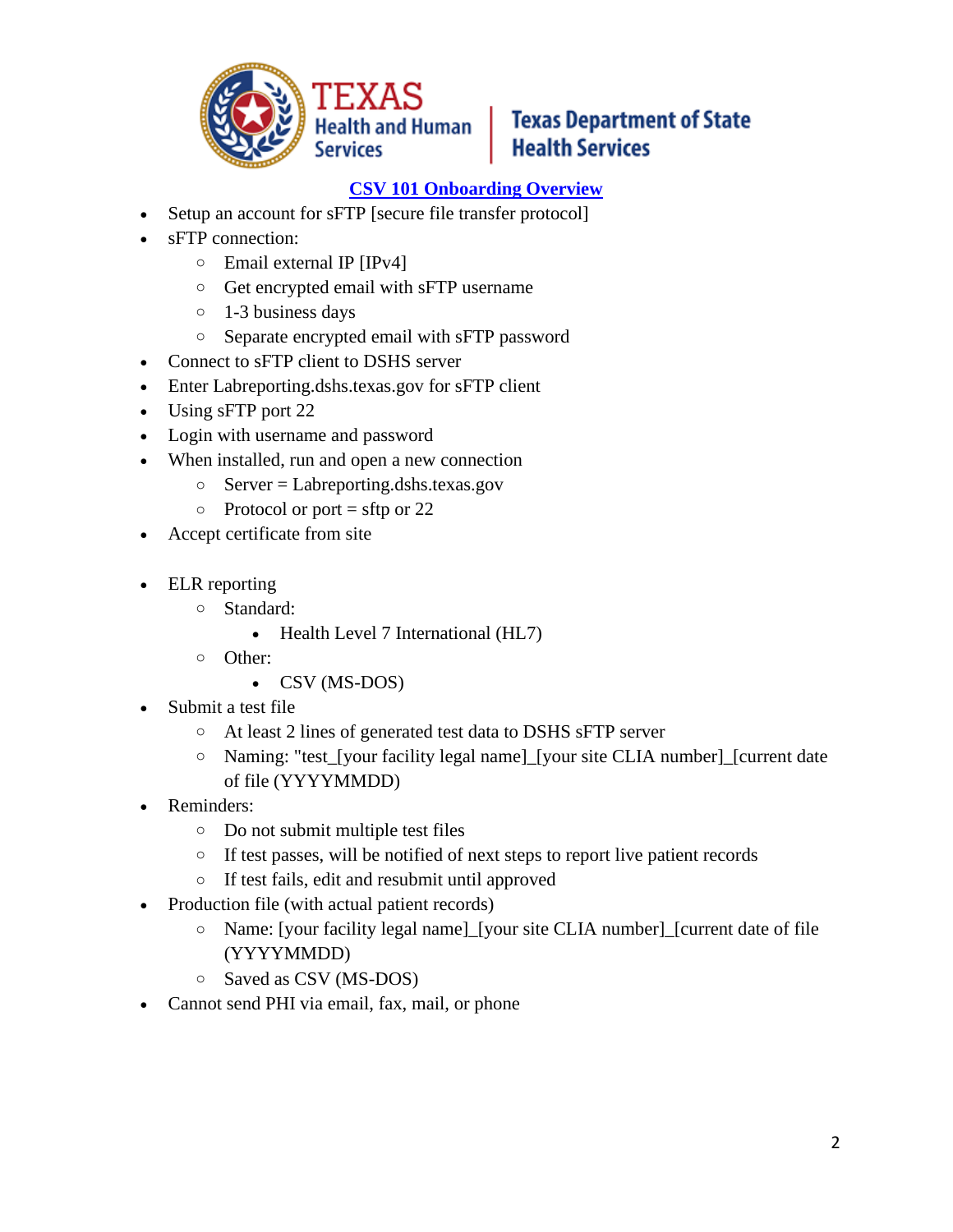

#### **[COVID-19 Requirements and Guidelines for CSV](https://www.gotostage.com/channel/7e01723e07524cee9ff4728312463477/recording/38ddc3e4deb44ae7adfb7c7f357044bb/watch?source=CHANNEL)**

- **Goals:** 
	- Review 56 column template and AOE questions
	- Improve data quality and timeliness of COVID-19 lab test results in Texas
- **56 Column Template:** 
	- If facility has multiple CLIA  $\#$ 's: Report all CLIA  $\#$ 's in one file
	- Performing Organization State
		- Use abbreviated values in uppercase
- **Commas are not acceptable in any field**
- Ordered Test Name
	- Please do NOT enter the LOINC code here
- LOINC code
	- Only accept long name, display name, or short name
- Result
	- If qualitative, values should only include Positive, Negative, Not Detected
	- If quantitative, result should be in numbers
- Result\_Units
	- Enter only if Result is quantitative
- **All dates should be formatted in MM/DD/YYYY**
	- Please do not enter timestamps
- LOINC\_Text
	- Only accept long name, short name, or the display name
- Pt Middle Initial
	- Only first letter in uppercase
	- No punctuation
	- No full name
	- If unknown, leave blank do NOT enter U or Unknown in this field
- Date\_of\_Birth
	- Format in **MM/DD/YYYY**
- Patient age
	- Whole number
	- No months
	- No decimals
	- If less than 1 year, enter 0
- Sex
	- Only abbreviated values are permitted
- Pt\_Race
	- Only abbreviated values are permitted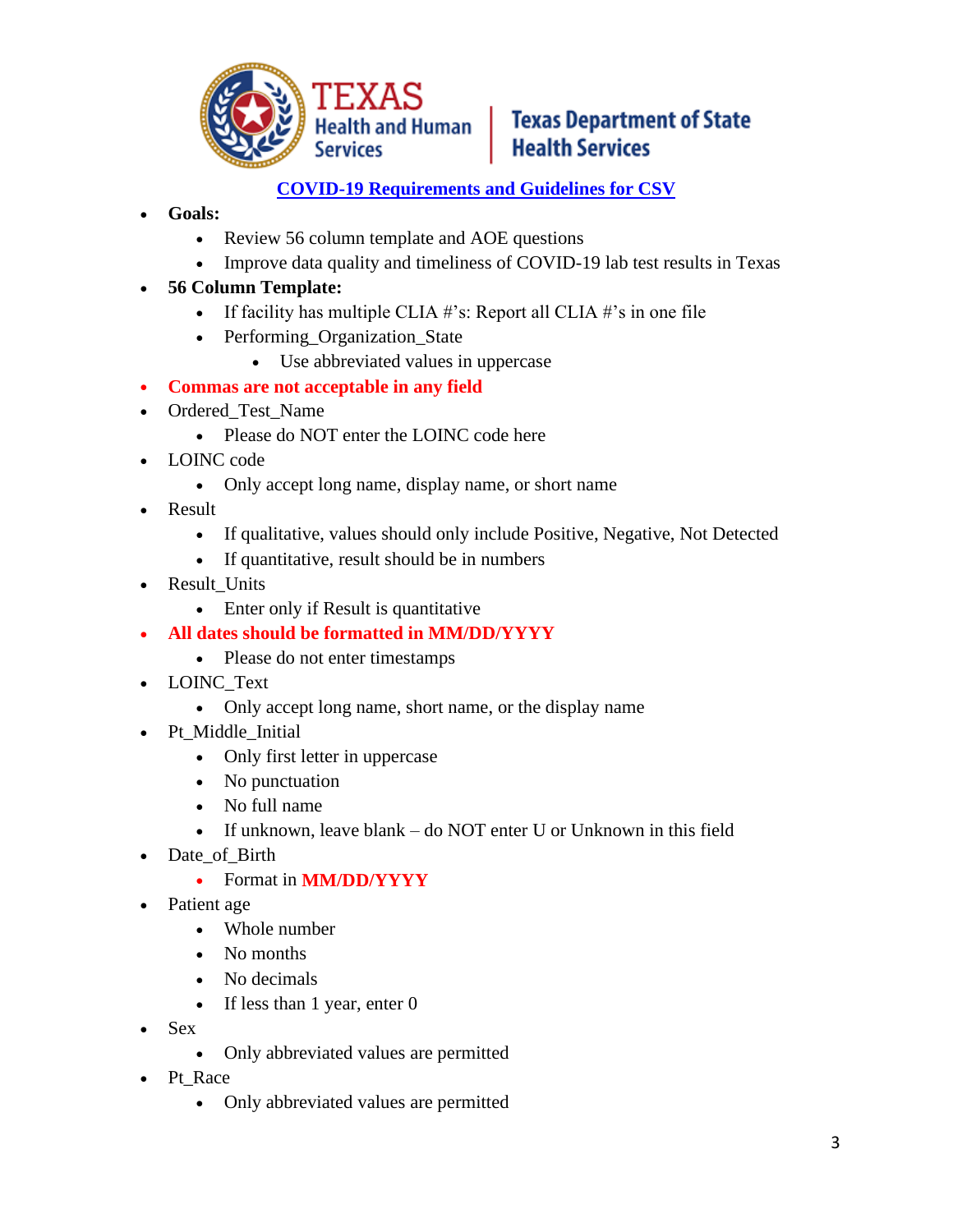

- Do not enter H or Hispanic for this field
- Pt\_Ethnicity
	- Only abbreviated values are permitted
	- Enter H or NH for Hispanic or Non-Hispanic
- Pt Phone
	- Only 10 digits are accepted
	- No country codes or extensions
	- If unknown use 999-999-9999
- Pt Str
	- No commas are accepted in this field
- Pt\_ST
	- Use abbreviated values in uppercase
	- If unknown, enter field as UN
- Pt Zip
	- Use 5 or 9 digit format
	- If unknown or outside of the United States use 99999
- Pt\_County
	- If unknown or outside of the United States put "unknown"
- Accession\_Number
	- Unique value that should not be shared with various patients
	- Unique for each test and patient on a given day
	- Cannot be duplicated in the same file
	- For a panel test, the accession numbers can be the same, as long as the ordered test name, LOINC code, and LOINC text are unique
	- Cannot have unknown values or N/A
- Device ID
	- Visit [ACCESS GUDID](https://accessgudid.nlm.nih.gov/) and search for the device **Primary DI number**
		- Please ensure value is properly formatted and preserved
	- If unable to locate the device, you may use the manufacturer and model name as the device identifier
- Ordering\_Facility\_Address
	- No commas are accepted in this field
- Ordering Facility ST
	- Use abbreviated values in uppercase
- Ordering Facility Zip
	- Use 5 or 9 digit format
- Ordering\_Provider\_Last\_Name
	- Required field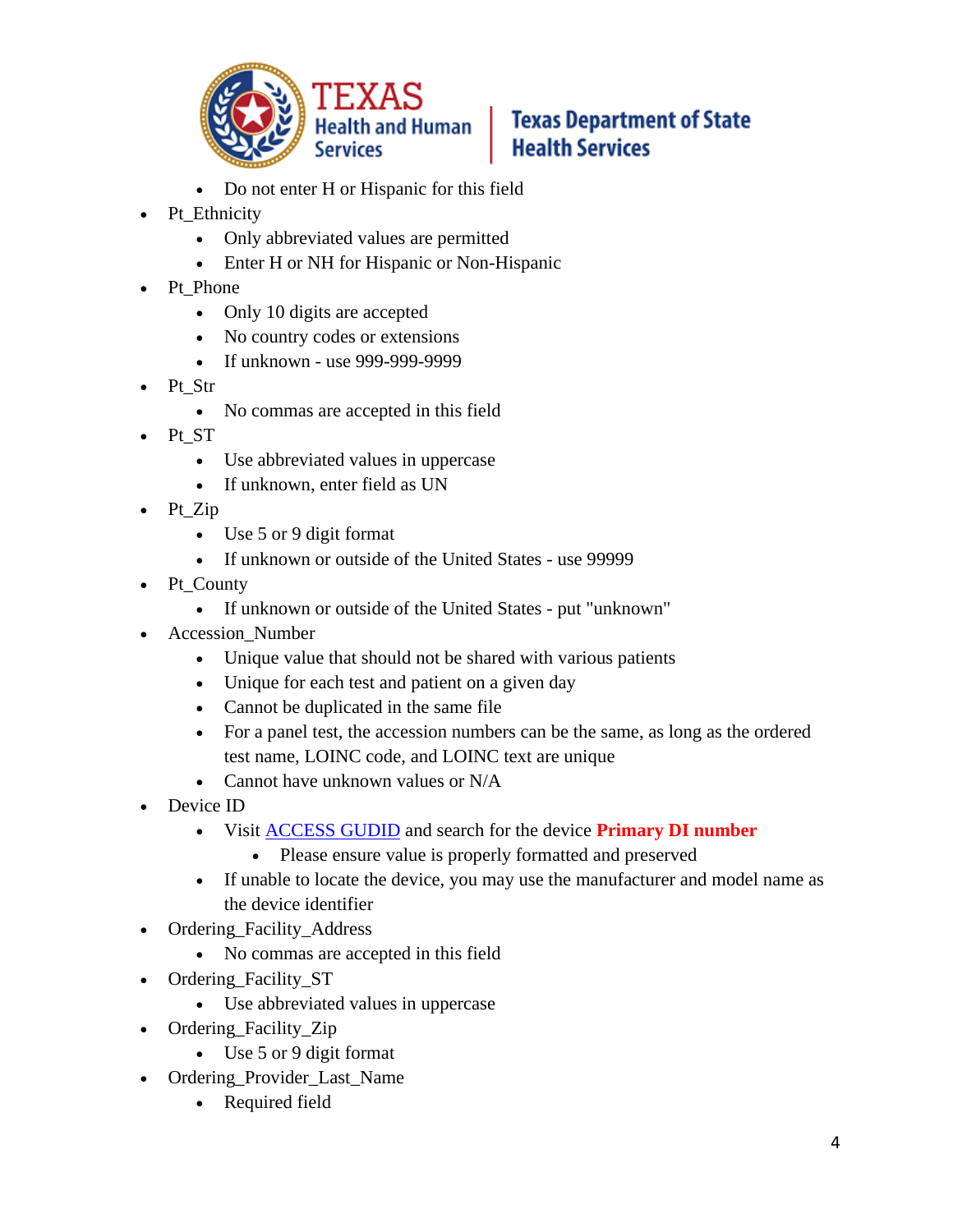

- Ordering Provider First Name
	- Required field
- Ordering\_Provider\_NPI
	- Field is preferred
	- If unknown, please leave blank
- Ordering\_Provider\_Street\_Address
	- No commas are accepted in this field
- Ordering Provider ST
	- Use abbreviated values in uppercase
- Ordering\_Provider\_Zip
	- Use 5 or 9 digit format
- Ordering\_Provider\_Phone
	- Required field
- Specimen ID
	- Unique ID should be for each specimen collected
	- May use the same value as the Accession Number
- Specimen\_Type
	- Text description of where the specimen originated
	- Do not use the numerical SNOMED
	- Do not use unknown in this field
- Medical\_Record\_Number
	- Applies only if the individual being tested is a patient in your facility
	- If individual tested is not a patient, please leave blank
- Ask on Order Entry Questions (AOE) fields:
	- Please fill in **Y, N, or U** (for Yes, No, or Unknown)
		- Employed in healthcare
		- Symptomatic per cdc
		- Hospitalized
		- ICU
		- Resident\_in\_Congregate\_Care
		- Pregnant
	- If patient is symptomatic, "Date of Symptom Onset" field is required
		- Format in **MM/DD/YYYY**
		- If patient was asymptomatic, please leave blank

*The Data Dictionary contains detailed explanations regarding each variable of the template and links for valuable resources.*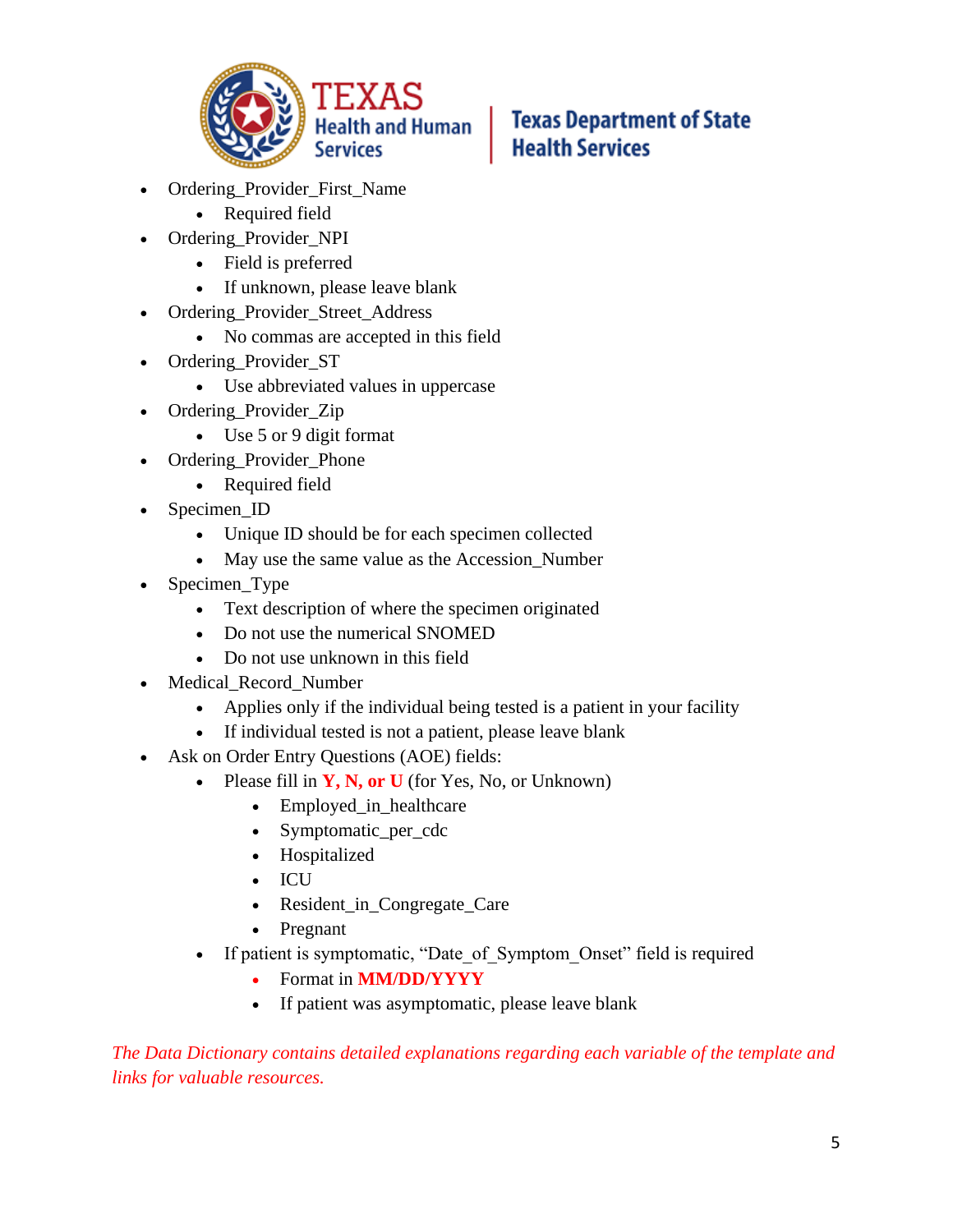

- Looking up LOINC codes: Download the CDC [Mapping tool](https://www.cdc.gov/csels/dls/sars-cov-2-livd-codes.html) excel file
	- Utilize the search command to find your facility test name
	- Retrieve the LOINC code and LOINC text
- Links to Resources and Tools:
	- [Centers for Disease Prevention and Control \(CDC\)](file:///C:/Users/CTmhanna074/Downloads/Microsoft%20Teams.lnk)
		- Comprehensive COVID-19 information
	- [Coronavirus Aid Relief Economic Security \(CARES\) Act](https://home.treasury.gov/policy-issues/cares)
		- Information on the CARES Act
	- [Food and Drug Administration \(FDA\)](https://www.fda.gov/medical-devices/coronavirus-disease-2019-covid-19-emergency-use-%20authorizations-medical-devices/vitro-diagnostics-euas)
		- Lists all the FDA authorized tests for COVID-19
	- [LOINC](https://www.cdc.gov/csels/dls/sars-cov-2-livd-codes.html%20https:/loinc.org/sars-cov-2-and-covid-19/)
		- Help facilities determine the correct LOINC code to use based on the tests you are using
	- [SNOMED \(Systemic Nomenclature of MEDicine\)](https://confluence.ihtsdotools.org/display/snomed/SNOMED%2BCT%2BCOVID-%2019%2BRelated%2BContent)
		- Discusses SNOMED-related content specific to COVID-19
	- [Texas DSHS Lab Submitters Resource Page](https://dshs.texas.gov/coronavirus/lab-reporting.aspx)
		- Resource link for facilities submitting lab report data to DSHS
	- [U.S. National Library of Medicine](https://accessgudid.nlm.nih.gov/)
		- Help facilities determine the Device ID of the test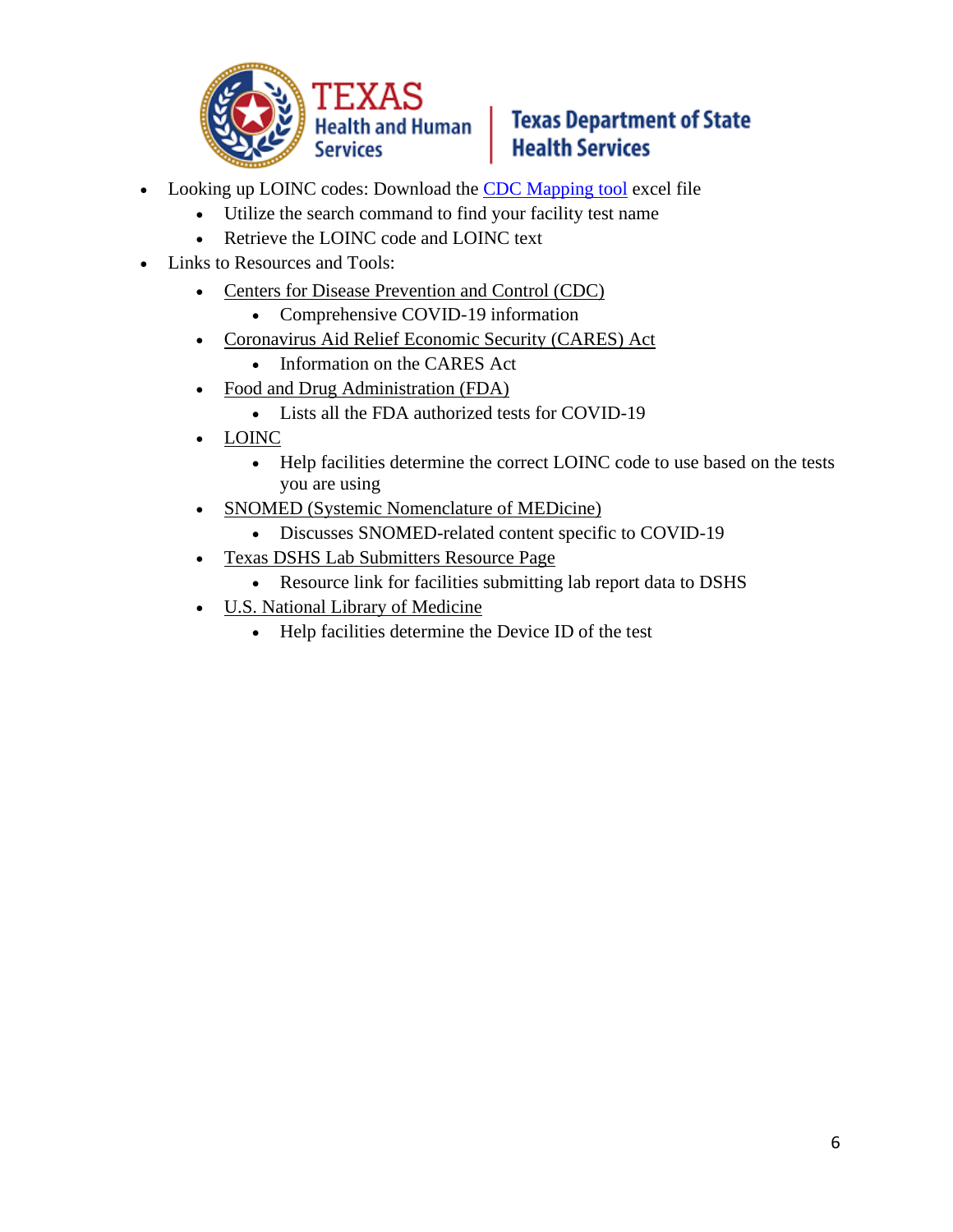

#### **[Structural Issues: Viewing Data in Notepad](https://www.gotostage.com/channel/7e01723e07524cee9ff4728312463477/recording/caf00c19661540c180426d01d1736ea4/watch?source=CHANNEL)**

- Common error in CSV file submissions:
	- o Incorrect number of columns
	- o CSV file must have exactly 48 [column AV] or 56 columns [column BD] to pass as validated in system
		- Anything else will cause an error
- 2 scenarios error is commonly seen in:
	- o Data shift
		- More common in files with a lot of records
		- $\bullet$  To fix:
			- Find where data shifted
			- Select cell and right click delete "Shift cells left"
			- This will shift data back
			- Select the 49th column [AW column] (for 48 column sheet) and delete
			- Save file as corrected CSV file
	- o Extra blank columns
		- Often occurs if not using clean version of template each time data is entered
		- To investigate raw text further:
			- Right click on the file and click open with Notepad
			- Each row of data has a string of columns at the end
				- Each comma represents an extra blank column that needs to be deleted
		- Go back to file in Excel
			- Highlight the columns and delete
			- If three commas in raw text, highlight three columns and delete
			- Save file as corrected CSV file
				- Add " corrected" at the end of the file name and save
- Double check structural issues are corrected:
	- o Open Notepad to view raw text
	- o Scroll all the way to the right and confirm there are no more additional commas at end
	- o Resubmit corrected file via sFTP [secure file transfer protocol]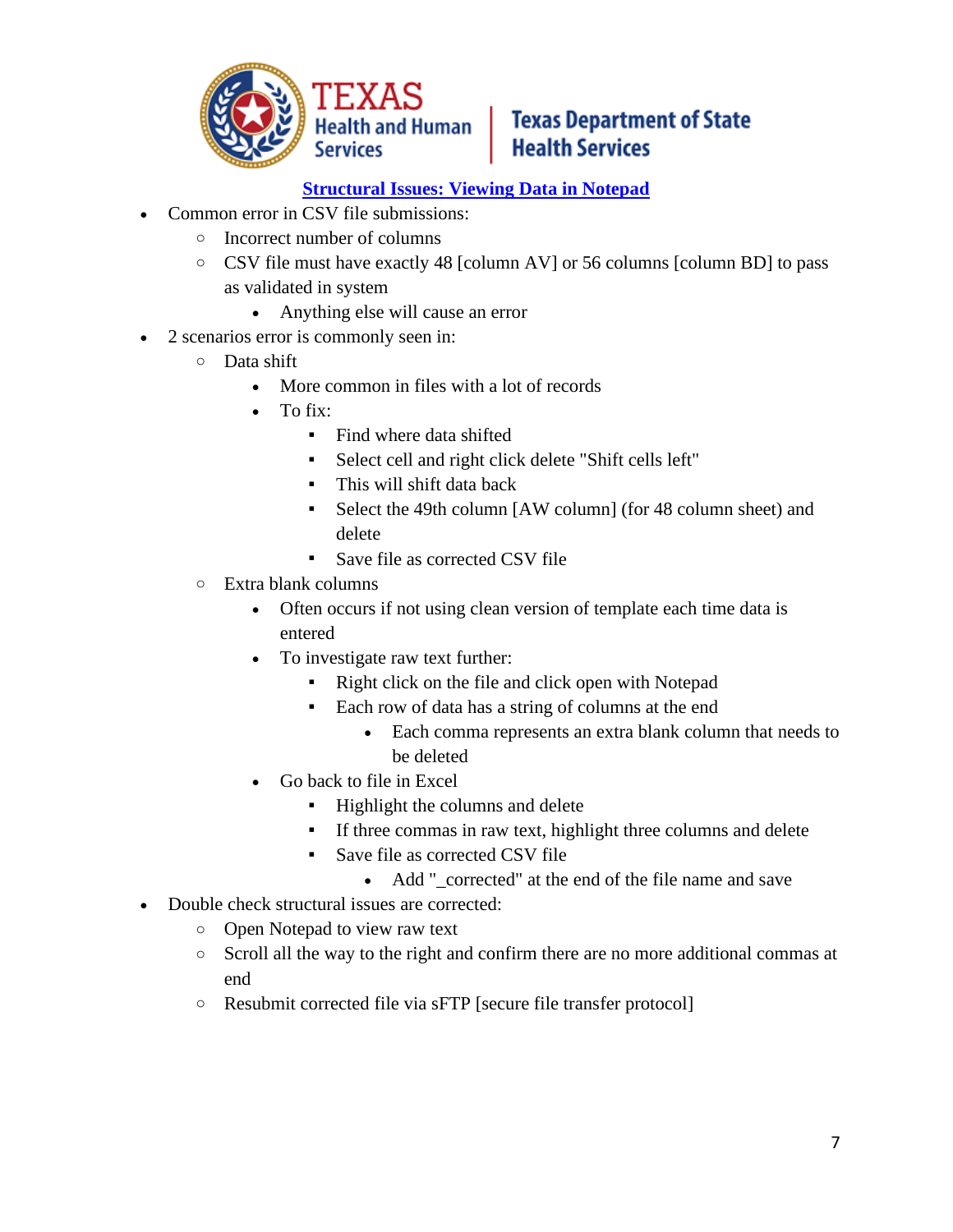

#### **[Correcting Device Identifier Issues](https://www.gotostage.com/channel/7e01723e07524cee9ff4728312463477/recording/6ac46b0632cc43b2a2f52d280fbcd8ee/watch?source=CHANNEL)**

- Issues when files are submitted:
	- o How to identify the correct device identifier
		- $\bullet$  2 ways:
			- [ACCESS GUDID](https://accessgudid.nlm.nih.gov/)
				- Type device id name in search box
				- Click on device
				- Use "Primary DI Number" as the device id when recording information
				- Save excel file as CSV file on Desktop
				- Change file type to CSV (MS-DOS)
				- Change CSV name to "test\_device\_id"
				- [CDC LOINC in Vitro Diagnostic \(LIVD\) Test Code Mapping](https://www.cdc.gov/csels/dls/sars-cov-2-livd-codes.html)
					- Click on "Mapping Tool" link to download Excel spreadsheet
					- Click on LOINC mapping tab and search for device
					- CTRL F and type device id name in search box
					- Use Manufacturer and Model name for device id
- Reminders for any Edits to document:
	- o Reformat value properly
		- Select column and right click
		- Click format cells in dialogue box
		- Select "Number"
		- Set decimal places to 0
		- Now true value is stored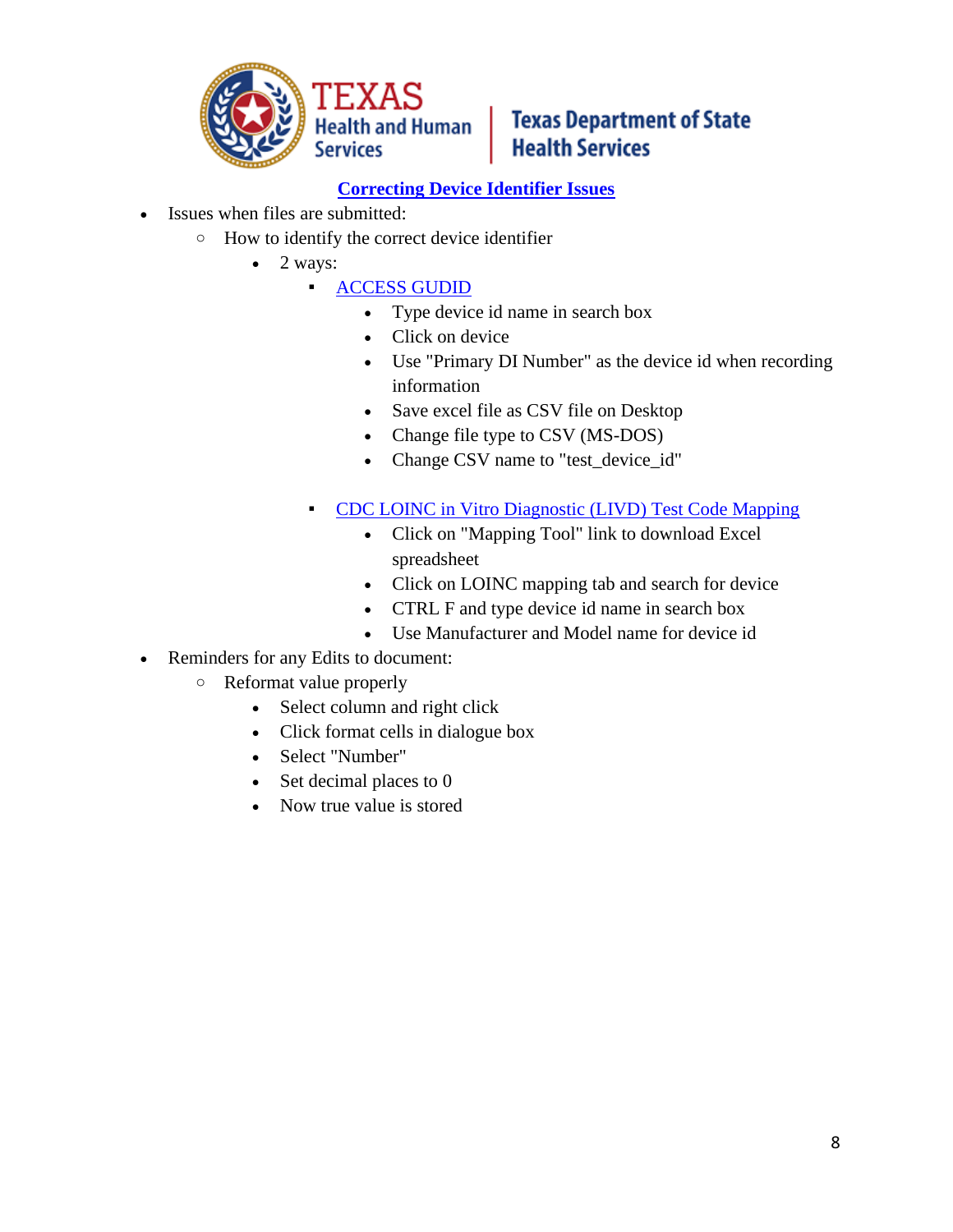

#### **[LOINC Overview](https://www.gotostage.com/channel/7e01723e07524cee9ff4728312463477/recording/555cf9c3732549f6942dfaea172f21c4/watch?source=CHANNEL)**

- To identify the correct LOINC code and text for test performing
	- o Values reported in CSV or HL7 files sent
		- Identify the LOINC code
			- **•** Specific to each device
			- Report LOINC code associated with device you are using
			- CDC LOINC in Vitro Diagnostic (LIVD) Test Code Mapping
				- <https://www.cdc.gov/csels/dls/sars-cov-2-livd-codes.html>
				- Click on "Mapping Tool" link to download Excel spreadsheet
				- Click on LOINC mapping tab and search for device
				- CTRL F and type device id name in search box
				- Go to Column F for the correct LOINC code "Test performed LOINC code"
				- For LOINC text use "Test performed LOINC Long Name"
				- Remove any columns in value
					- Will be flagged in file
				- Make sure no spaces after or before the value
					- Will get rejected and flagged
	- o If there are character limitations:
		- There are other values accepted for the LONC text
			- <https://loinc.org/sars-cov-2-and-covid-19/>
			- CTRL F and search for LOINC code
			- Acceptable values
				- Long common name
					- In second column
				- Short name or display name
					- Click LOINC code to view
					- Under additional names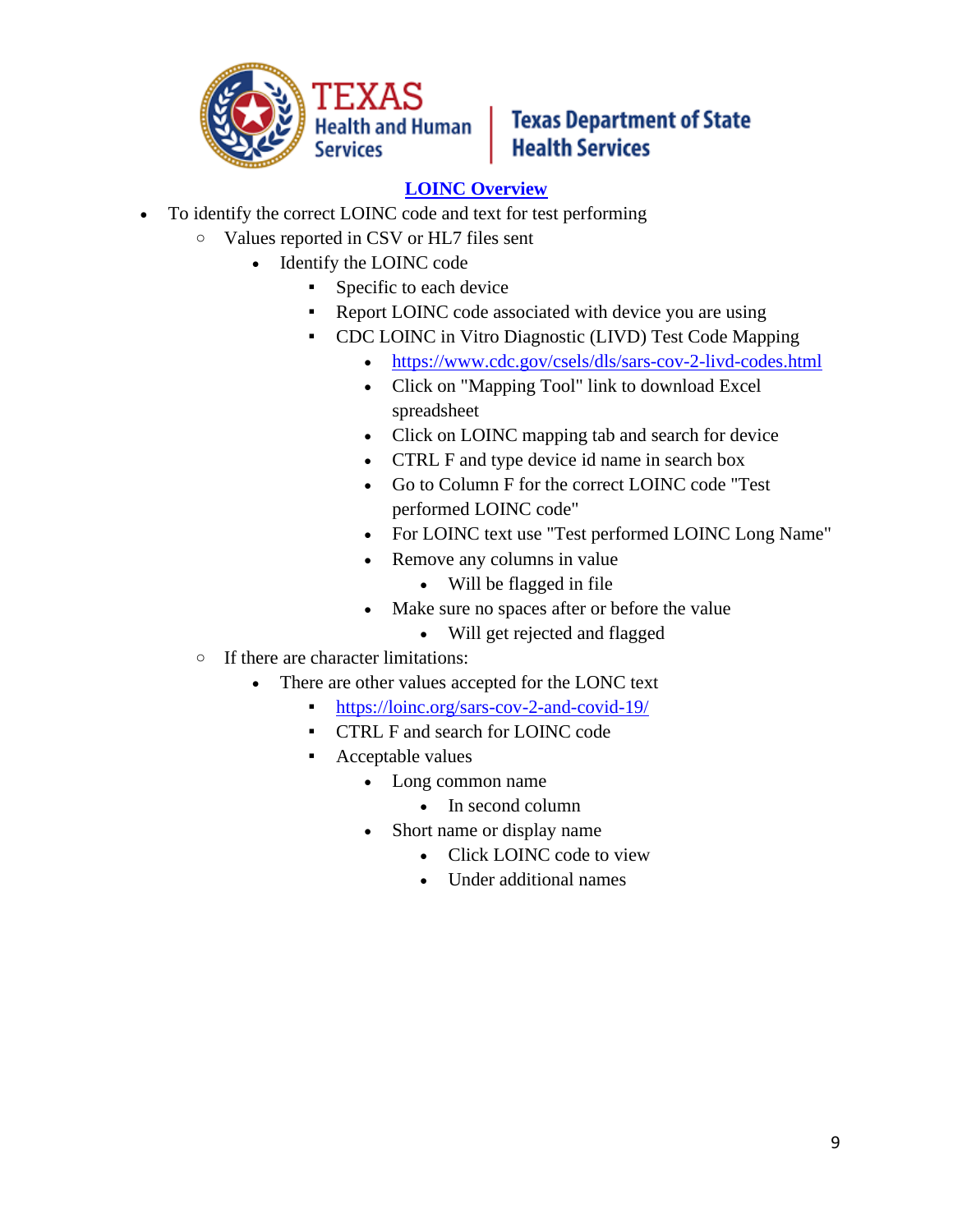

#### **[Viewing Errors Using a Text File Reader](https://www.gotostage.com/channel/7e01723e07524cee9ff4728312463477/recording/b5d72bf5c04a4996b69514e6b242fb7e/watch?source=CHANNEL)**

- CSV validation and common errors
- Validation email:
	- o Will receive labs that failed and reasons for fail
	- o Go back to original file to find errors
	- o Right click on the file and click open with Notepad to see raw text
- To correct errors:
	- o Fix in Notepad or CSV (if many records)
- To format "Date\_test\_performed" or other dates
	- o Select column and right click format cells
		- Click date and choose the first type
	- o Or select column and above number on bar click drop down
		- Select short date
- Save file as corrected CSV file
	- o Add "\_corrected" at the end of the file name and save
- Reminders:
	- Confirm test results correspond to patients
	- Open Notepad to view raw text is corrected
	- Resubmit corrected file via sFTP [secure file transfer protocol]